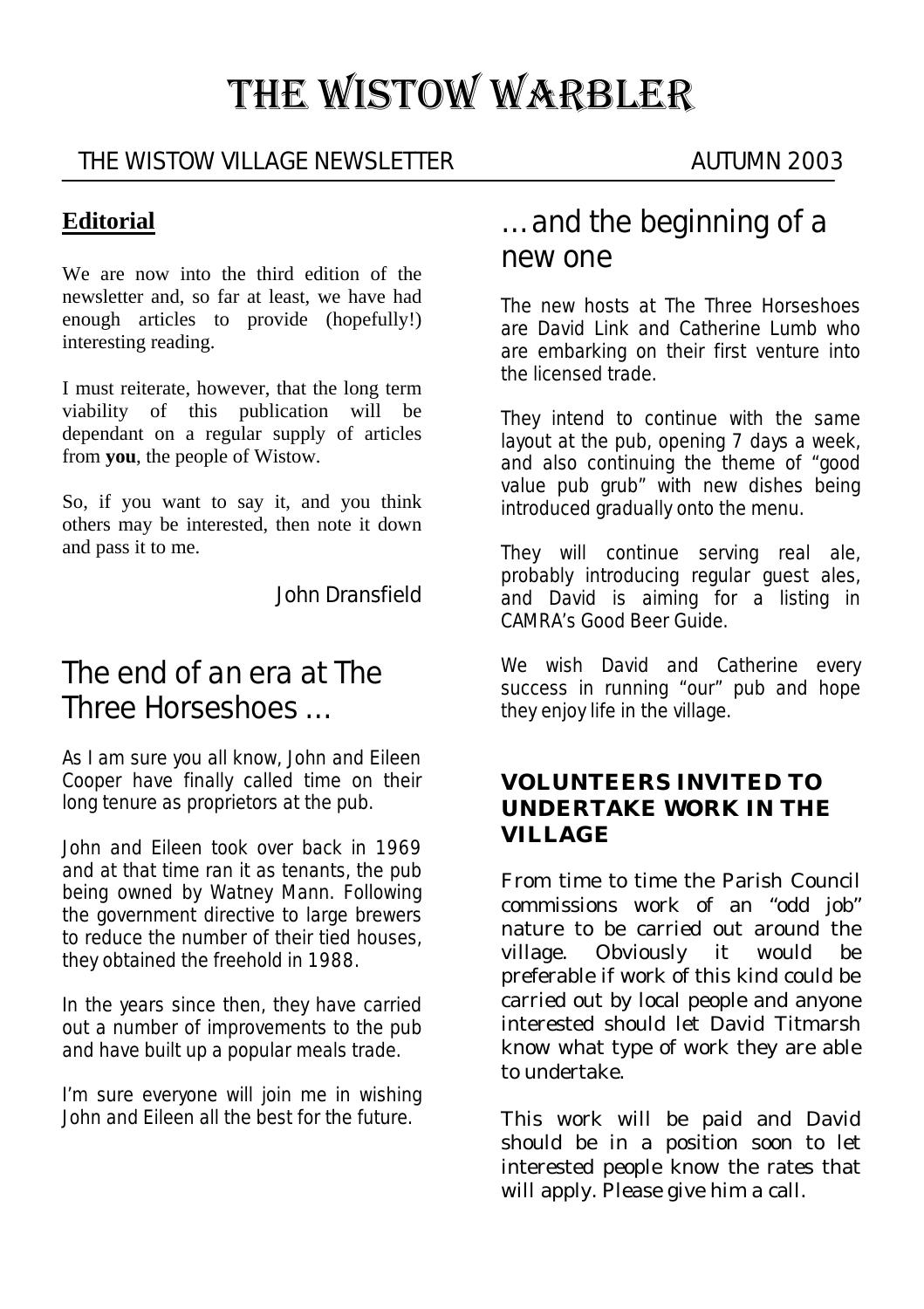## **The Parish Council – What Does it Do?**

The Wistow Parish Council meets monthly (usually on the last Thursday of each month) in the village hall to discuss, and make decisions on, issues arising within the parish of Wistow. It is usual for our County Councillor (Mrs Susan Normington), our District Councillor (Mr John Rigby) and our Community Policeman (PC Blackburn) to attend also.

Details of forthcoming meetings are on the village notice board (on the side of the bus shelter) and on the village web site (www.wistowparish.fsnet.co.uk), and members of the public are very welcome to attend any meeting in order to hear what goes on or, with the permission of the chairman, to contribute to discussions on agenda items.

The council has an extensive list of items for which it is responsible, in some cases in conjunction with the District or County Councils, and included on the list are allotments, bus shelters, grass cutting, street lighting, litter bins, the playing field, footpaths, the village hall, salt bins, traffic calming, and many others.

The Parish Council is here to represent you and to listen to what you have to say. So, know your councillors, let them know of any concerns or issues that you have concerning the village, and feel free to attend any future council meetings.

#### **CAMBRIDGESHIRE POLICE's RELAUNCHED WEB SITE**

We are informed that Cambridgeshire Police have recently re-launched their web site (**www.cambs.police.uk**) which gives information on current police operations in Cambridgeshire.

## **Wistow Parish Plan - Latest**

Work is now underway on the preparation of the Wistow Parish Plan which, when completed, will be a blueprint or vision of how our community wants to develop and the actions needed to achieve this.

The plan can include anything and everything that is relevant to the people who live and work in the village; for example, from employment, transport and playgrounds to the siting of new buildings and the protection of hedges, trees and ditches.

Most importantly it is you, the community, who will decide what is important to you.

A small team of volunteers is now carrying out preparatory work on the plan, the most important immediate element of which is a questionnaire for you all to fill in. The initial draft of the questionnaire is nearing completion and towards the end of the year, or early next year, it will be circulated to everyone in the village.

Please take the time to fill this in when you get your copy. Remember, this is your chance to have your views taken into account, and you *can* make a difference.

Wistow is already a great place to live; together, let's make it even better.

## CANCER RESEARCH

The Ramsey & District local committee of Cancer Research has been working since its formation in 1985 to raise money for research into this terrible disease.

The committee is made up of 6 members from Wistow and another 5 from nearby villages.